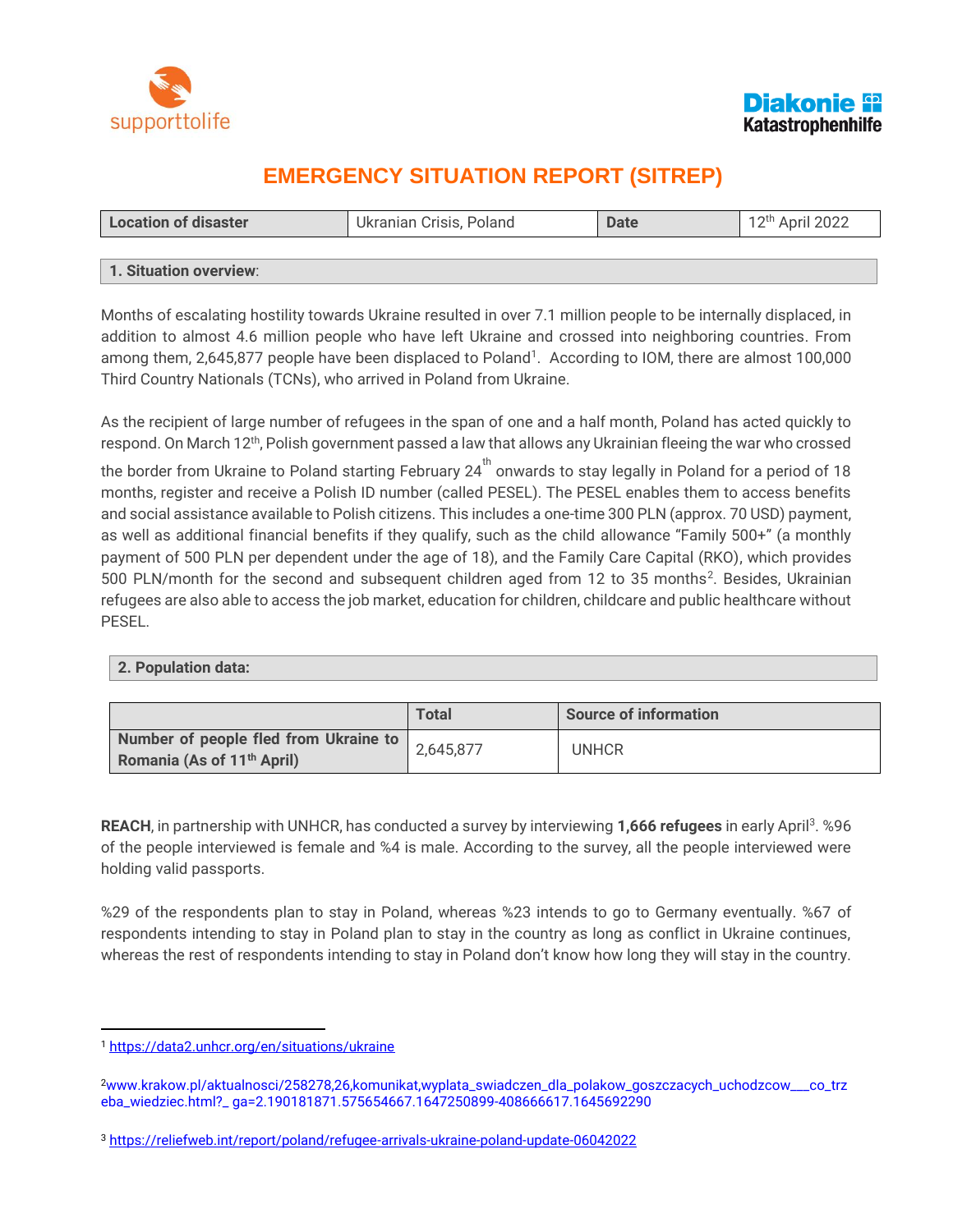

## **EMERGENCY SITUATION REPORT**



Some other information in regard to demographic information, countries of origin, arrivals and intentions can be seen below:

| <b>Demography</b>                                                                                                                                                      |                        | <b>Origins and Arrivals</b><br>∧-                                                                                                                                                              |                          |                                                                                             |                          |                                                |                   |
|------------------------------------------------------------------------------------------------------------------------------------------------------------------------|------------------------|------------------------------------------------------------------------------------------------------------------------------------------------------------------------------------------------|--------------------------|---------------------------------------------------------------------------------------------|--------------------------|------------------------------------------------|-------------------|
| <b>Gender of the respondent</b><br>1.493<br>96%<br>Female<br>4%<br>Male<br>69<br>Respondents reporting travelling with the<br>following population groups <sup>1</sup> |                        | 100% of respondents reported holding a passport<br>Reasons for leaving the area of origin $1,3$<br>Active conflict (incl. troops) in the<br>settlement<br>Damage in or near the settlement 34% | 69%                      | Most frequent regions (oblasts) of origin <sup>4</sup><br>Kyiv<br>Kharkiv<br><b>Donetsk</b> |                          | 367<br>219<br>217                              | 22%<br>13%<br>13% |
| Children 0-5 years of age<br>Children 6-18 years of age                                                                                                                | 18%<br>63%             | Worry that active fightings will<br>come to the settlement<br>Reason for selecting border crossing <sup>2</sup>                                                                                | 15%                      | Dnipropetrovsk<br>Chernihiv<br>Most frequently reported modalities of                       |                          | 128<br>92                                      | 8%<br>6%          |
| Elderly (65+ years of age)<br>Pregnant and lactating women<br>Persons with disabilities<br>Women travelling alone                                                      | 11%<br>1%<br>4%<br>18% | Chose randomly<br>Someone else made the decision<br>Most direct route to border<br>Most convenient for future plans                                                                            | 37%<br>24%<br>17%<br>10% | border crossing <sup>2</sup><br>Foot<br><b>Bus</b><br>Train<br>Car                          | 618<br>592<br>214<br>132 | 40%<br>38%<br>14%<br>m<br>$8\%$ $\blacksquare$ |                   |
|                                                                                                                                                                        |                        |                                                                                                                                                                                                |                          |                                                                                             |                          |                                                |                   |

#### $\pm$ **4** Intentions

| Top 3 intended destination countries of<br>respondents |                                                                                                                                                                                                                                     | Reported drivers for selection of destination country by respondents <sup>1,2</sup>                                                                                                                                             |                               |                                                         |  |
|--------------------------------------------------------|-------------------------------------------------------------------------------------------------------------------------------------------------------------------------------------------------------------------------------------|---------------------------------------------------------------------------------------------------------------------------------------------------------------------------------------------------------------------------------|-------------------------------|---------------------------------------------------------|--|
|                                                        |                                                                                                                                                                                                                                     | Family/friends in location of arrival                                                                                                                                                                                           | 38%                           |                                                         |  |
| Poland                                                 | $29\%$ $\blacksquare$                                                                                                                                                                                                               | Advised by reception center                                                                                                                                                                                                     | 25%                           | an an an A                                              |  |
| Germany                                                | $23\%$                                                                                                                                                                                                                              | Meeting displaced family or friends                                                                                                                                                                                             | 12%                           |                                                         |  |
| Spain                                                  | $7\%$ $\blacksquare$                                                                                                                                                                                                                | Advised by family or friends                                                                                                                                                                                                    | 7%                            | <b>COL</b>                                              |  |
|                                                        | of respondents intending to stay in<br>67% Poland plan to stay in the country as<br>long as conflict in Ukraine continues<br>of respondents intending to stay in<br>25% Poland don't know how long they will<br>stay in the country | Reported accommodation type in destination country by respondents<br>Staving with family/friend<br>Found host through social media/volunteer<br>Don't know yet<br>Accommodation provided by authorities<br>Rented accommodation | 33%<br>28%<br>13%<br>8%<br>8% | an an Sala<br><b>The Co</b><br><b>COL</b><br><b>COL</b> |  |

#### **3. Humanitarian needs, response, and gaps by sector**

#### **3.1. Transportation and Shelter**

The vast majority of people crossed into Poland are staying living in Warsaw, Krakow, and main urban centers. Many have been welcomed by the Ukrainian diaspora in Poland, many more are being hosted by Polish families, and the rest reside in recently established shelters and reception centers. So far, the assistance provided across the municipalities has succeeded in keeping millions of people from Ukraine sheltered. The Polish citizens and business communities in large cities around the country have stepped in to support. Local businesses have donated buildings and office complexes to be retrofitted into shelters. The support provided can be observed in train stations, shelters and other service points around the country. Furthermore, the national government has also passed legislation that allows for Polish citizens and other entities to access 40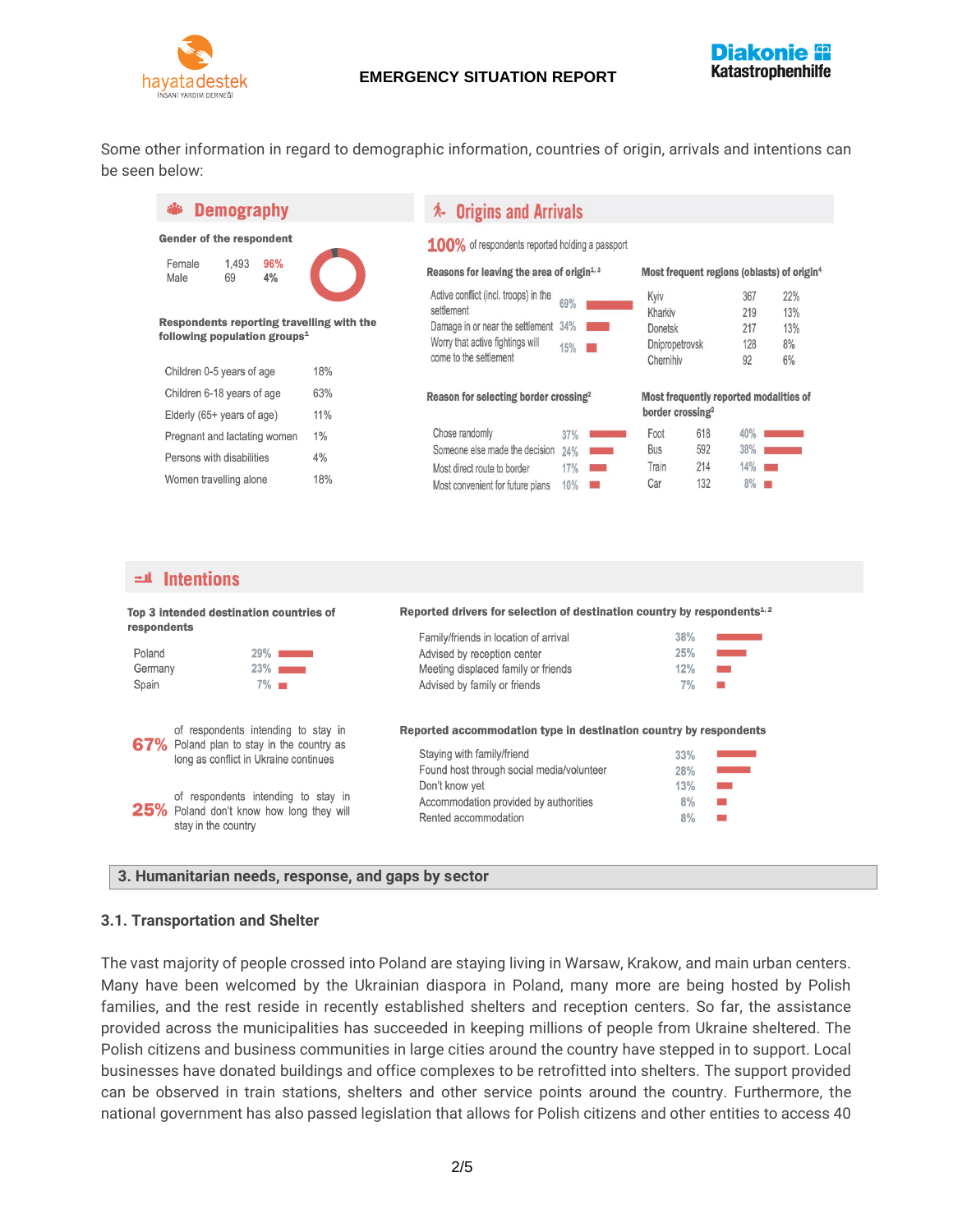# **EMERGENCY SITUATION REPORT**



PLN/night/person that they host, either in private homes or shelters. However, the longest the allowance can be claimed is 60 days.

According to Rapid Needs Assessment conducted by IRC 4 on 11-24 March in Warsaw, Krakow, Wroclaw, and Lublin; for those not living with host families, shelter was the second most prioritized need (for those being hosted, it was third). Out of 495 respondents, 32% stay in some form of shelter (reception center, longer-term shelter, or community shelter), %21 were hosted, 12% stayed with a friend or family, 12% stayed in a hotel (2/3s of which were offered for free), 12% stayed in rented accommodation, and 4% stayed in a public space or on the street. The remaining 8% noted 'other' most of whom were travelling on a bus/train". While this represented a vast diversity of accommodation, and relatively few had to sleep in public places, the reality that very few Ukrainians, even those living with hosts see their current shelter as a sustainable solution.

According to the assessment findings, some households who are hosting displaced families are already overwhelmed and are seeking support to help these families move to alternative accommodation. Shelter directors also remain unclear about how long their shelter will be open, or if/when it will return to its original usage, since many are office buildings, sports complexes, train stations, etc. Meanwhile, key informants in Warsaw, Krakow and Wroclaw noted that the housing market is already full. Even though most of the reception centers/shelters are 'make-shift' and only began to operate as shelters within the last four weeks, it was reported that basic needs of their guests are being met.

Since 26 February, Ukrainian citizens can travel in Poland free of charge on trains operated, including transfers within the Polish borders.

#### **3.2. Protection**

 $\overline{a}$ 

Many children, their families, and women arriving from Ukraine require systematic protection services including to address gender-based violence, violence against children, separation from family and distress. UNHCR and UNICEF has activated "Blue Dot" mechanism - support centers for children and families where professional, trained case workers, mental health and psychosocial support (MHPSS) and legal aid providers should be available to support identification of urgent social service and protection needs, and ensure that those needs are addressed. Where needed, such services should also provide support or referrals to others with specific needs, such as survivors of gender-based violence, older persons, and persons with disabilities. Blue Dots are mainly established along anticipated routes of major refugee flows - often done in conjunction with local municipalities in strategic urban areas or transport hubs (bus or train stations). They can also be embedded into refugee registration sites, in reception facilities, or at cash distribution points. The Blue Dots aim to be an extension of the government's national protection system; therefore, the Blue Dots need to be linked to the national and local referral pathways and services.

Based on observation of the team, blue dots have been established, child friendly spaces are also available however UNHCR and UNICEF are currently having difficulties to provide sufficient number of staff members, since they are at the stage of expanding their teams in the country. UNICEF had no operational presence in the country prior to the crises.

Przemysl train station is the main transit point for evacuation of children in institutional care in Ukraine to Poland, with smaller transfers occurring at border crossing points. The main reception points for these children

<sup>4</sup> <https://www.rescue.org/report/irc-assessment-humanitarian-needs-refugees-fleeing-ukraine-poland>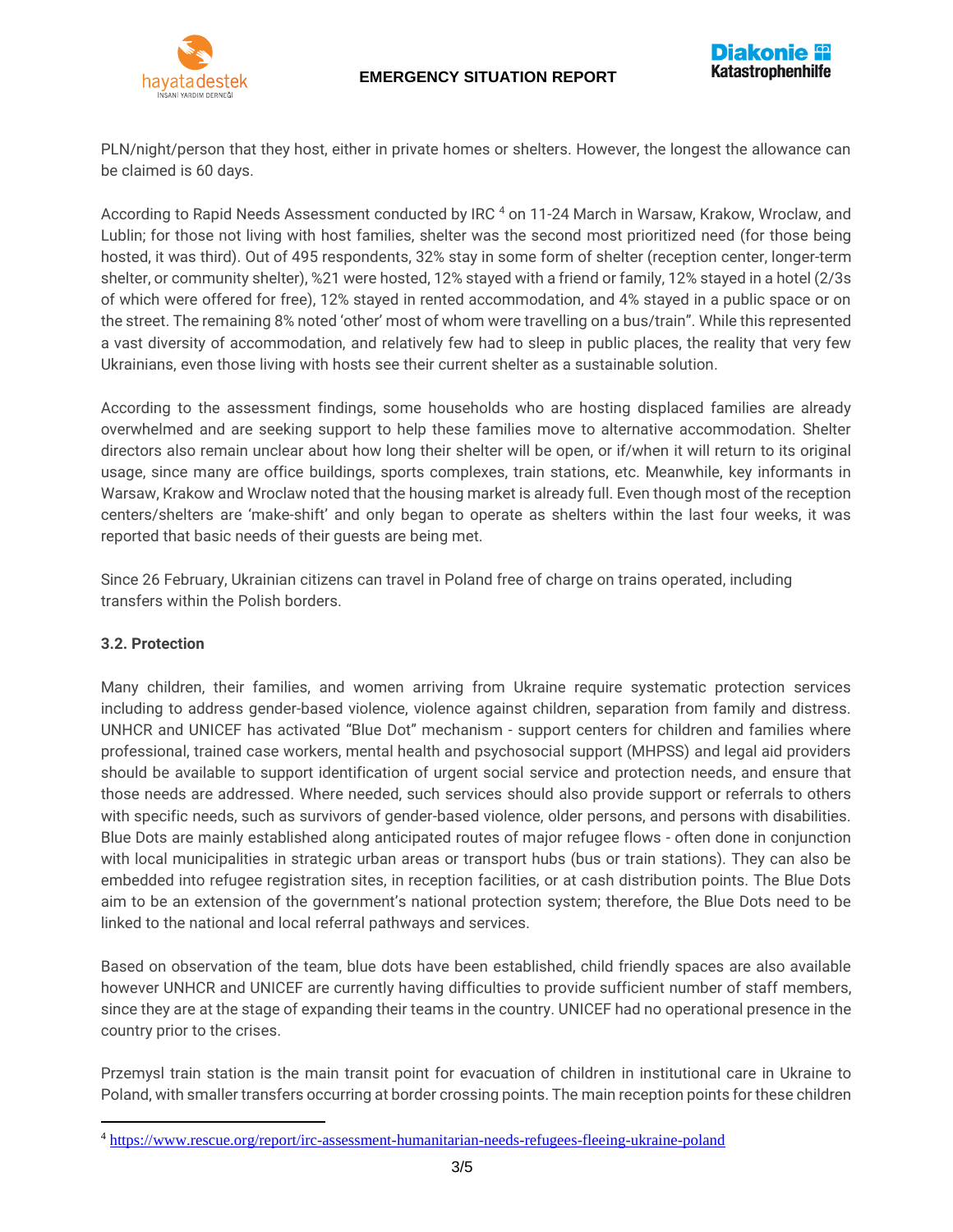



is Stolowa Wola facility, run by the Polish government, staffed with a Ukrainian social workers deployed by the ministry.

#### **3.2. Food Aid, NFI, WASH**

Rapid assessments show that immediate needs in the temporary shelters/reception centers are being met with food supplies, hygiene and sanitary products, heaters, blankets and other bedding items.

According to the assessment report of IRC, the third most commonly-noted need was for money**,** presumably to spend on shelter, food, basic needs, and to send back to Ukraine. Most prefers a card loaded with cash (69%) or Polish currency provided in cash (29%). There was no preference noted for mobile money or other cash transfer mechanisms. %70 of respondents noted that everything they needed to purchase was available in the markets, while 26% said they did not know what was available, likely this is because they are residing in shelters, where all basic items are provided. 74% of the survey respondents are currently able to access their bank account in Ukraine however some noted that many displaced people withdrew most or all of the money they had in the bank when they fled from Ukraine. Now, they find themselves with large amounts of cash, which they cannot store safely in shelters, and which holds minimal value due to poor exchange rates at money exchange offices in Poland. 36% of respondents have taken out a loan since the crisis began.

On 21 March, UNHCR and partners began the roll-out of the unrestricted multipurpose cash assistance programme in Warsaw. This programme is currently planned to reach some 350,000 people, whereas the Cash Working group partners will target total of 780,000 people. Total value based on household (HH) size planned is 700 PLN for the first HH member per month (head of the HH) and 600 PLN per month for each additional member for emergency relief to cover basic needs, aligned with Poland's basic subsistence amount adjusted from data for inflation. There are INGOs and NGOs also preparing for multi-purpose cash support using the assistance rates and eligibility criteria set by the Cash Working Group for Poland.

#### **3.3. Health**

Ukrainians who have fled to Poland have been granted with access to the Polish public healthcare system however it may be difficult to navigate due to language barrier. In the reception centers, medical staff are present. Mental health and psychosocial services need to be scaled up to help those that have witnessed the horrors of war as well as the frontline workers who are supporting them.

#### **3.4. Education**

UNICEF reported that as of 5<sup>th</sup> April, approximately 50% of the refugees from Ukraine are children with 30% school-aged (6-18 years old), totaling around 700,000 children, and 19% (around 450,000), are 0-6 years old. Ukrainian refugee children have been granted with the access to education with the March  $12<sup>th</sup>$  law. According to Deputy minister of Education, over 170,000 children have already enrolled in Polish schools and kindergartens with 10,000 enrolling each day, whereas many children prefer attending distance learning program in Ukraine, which makes laptop and internet access critical needs. Local municipalities are reporting challenges in integrating children due to insufficient numbers of trained teachers, lack of MHPSS services for children affected by conflict, and addressing children's learning losses due to school closures during the COVID-19 pandemic, and now displacement.